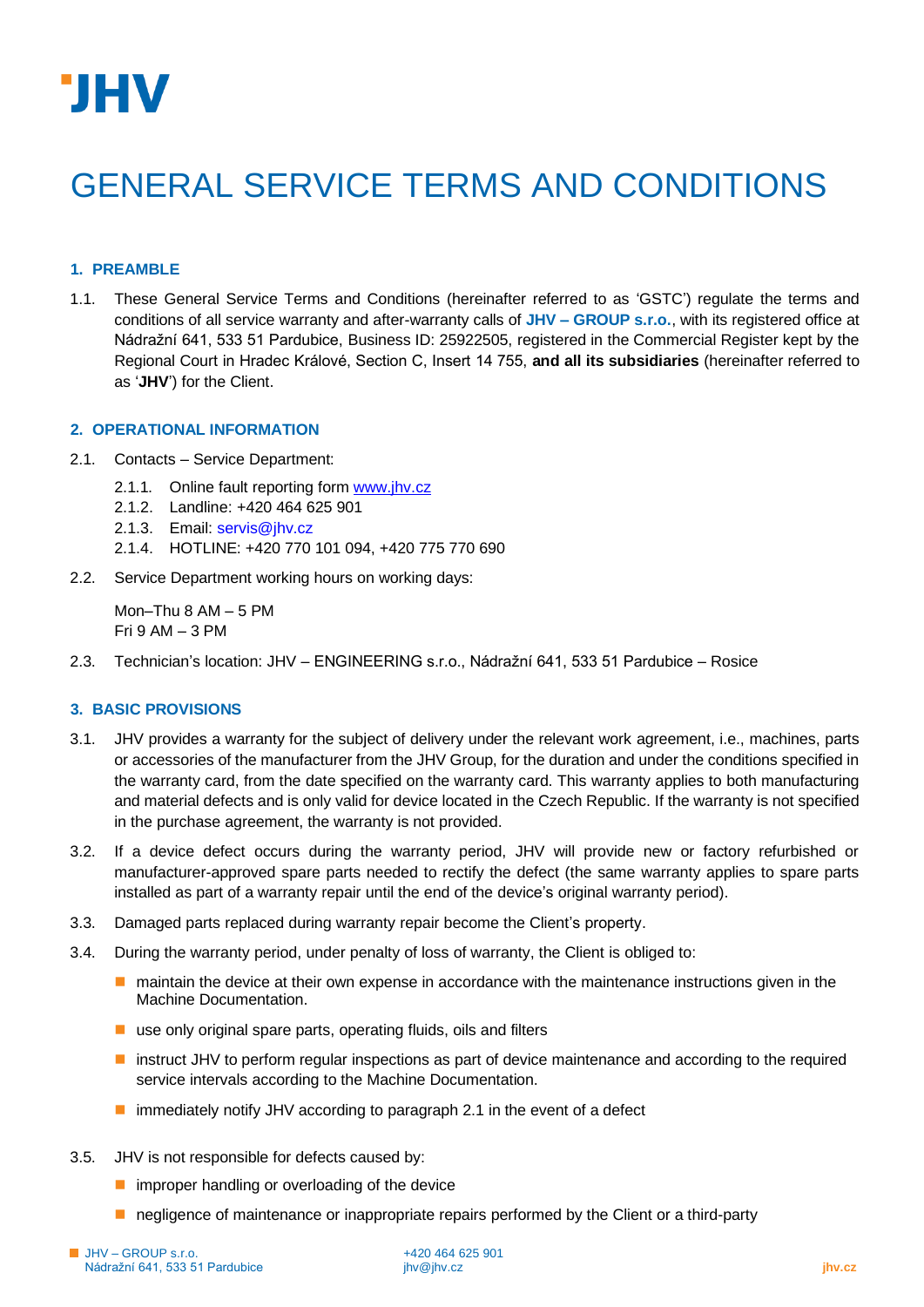

- $\blacksquare$  device adjustment and settings
- exposure to external mechanical or chemical influences
- $\blacksquare$  use of non-original spare parts, operating fluids, oils and filters
- unreasonable delay by the Client with providing access to the device for warranty repair or regular maintenance or inspection
- 3.6. JHV may refuse warranty repair in the event of obvious non-compliance or breach of warranty terms and conditions.
- 3.7. Normal wear and tear and normal maintenance are excluded from the warranty.
- 3.8. Warranty claims expire if they are not asserted in writing to JHV by the end of the warranty period. The warranty periods stated in these warranty terms and conditions do not add up.

# **4. REPORTING FAULTS TO THE SERVICE DEPARTMENT**

- 4.1. The fault must be reported in a proper manner, always using the Online Form according to paragraph 2.1.1.
- 4.2. The fault report must contain a precise description of the fault. If this fault is incorrectly described or identified, JHV bears no responsibility for the cost of sending an incompetent service technician.

# **5. SERVICE DEPARTMENT RESPONSE TIMES**

- 5.1. JHV is ready to respond within eight working hours after reporting the fault. Response means establishing contact with the client and diagnosing the problem (by telephone, email, remote machine management).
- 5.2. In the case of out-of-hours faults (paragraph 2.2.) or 30 minutes before the end of working hours, the period for establishing contact with the client begins to count from 8 AM on the following working day. The same applies in the case of reporting faults on national holidays or statutory days off.
- 5.3. If the fault is reported after 10 AM on working days, the response will take place no later than during the next working day. Time limits does not include time that takes place on days off, national or public holidays.
- 5.4. JHV is ready to send a service technician within 48 hours if it is not possible to rectify the fault in another effective way.
- 5.5. After reporting a fault, the first step is to try to rectify the fault in cooperation with the client through telephone counselling. If this is not possible, the period for sending a service technician according to paragraph 5.2. begins to run.
- 5.6. In case of obstacles on the way, which are not caused by our Service Department or cannot be found in the area of our responsibility, the deadline for sending a service technician according to paragraph 5.2. does not apply.
- 5.7. If it is already clear when the fault is reported that spare parts are required to actual begin the repair, the time for rectifying the fault is extended by the time required for production or purchase of such parts. This provision also applies to any subsequently ordered spare parts.
- 5.8. The stated response times of the JHV Service Department apply only to machines and devices that are within the regular warranty period and no proper service agreement has been concluded between JHV and the Client.
- 5.9. In the case of regular service calls and regular machine or device inspections, the execution period is determined individually on the basis of an inspection by JHV's authorised personnel and in agreement with the Client.
- 5.10. In the event that there is a delay compared to the repair's expected completion time, the Client is immediately informed of this fact.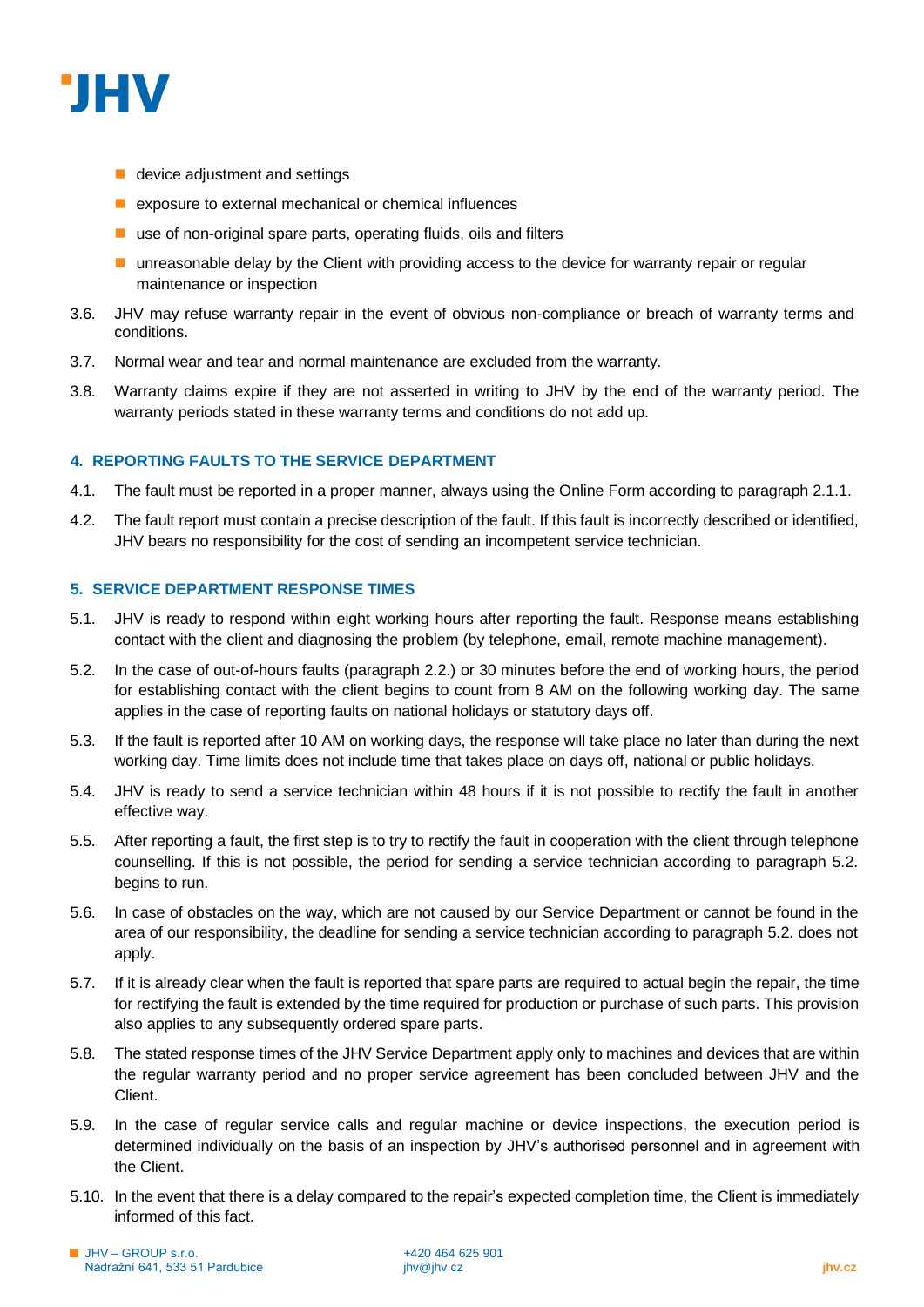

# **6. THE JHV SERVICE DEPARTMENT'S POWERS**

- 6.1. JHV may decide at any time in its discretion to designate service staff to rectify the defect. The decision shall be made according to qualification aspects.
- 6.2. JHV may decide on the deployment of its own experts or those from other subcontractors or staff from foreign or business organisations of JHV. The decision shall be made according to qualification aspects.
- 6.3. JHV reserves the right not to provide service or delivery of spare parts in the event that the Client has outstanding liabilities to JHV after the due date.
- 6.4. JHV reserves the right to refuse service call and support if the Client or the machine or device operator does not follow the machine's Operating Documentation or if it uses non-original parts and accessories or if it otherwise improperly manages the delivered device.
- 6.5. If the machine or device is still within the warranty period, but the service technician discovers a breach in relation to the Warranty Terms and Conditions onsite, the Client shall reimburse JHV for all costs incurred for sending the service technician. In the event of non-reimbursement of the costs incurred, JHV immediately cancels the warranty provided for the delivered machine or device and accepts no liability for damage caused by a malfunction of the delivered device.

# **7. CLIENT OBLIGATIONS**

- 7.1. The Client allows the Contractor's representative to enter its premises in order to perform the subject of the order.
- 7.2. The Client undertakes to create conditions for performing service activities and related activities (e.g., hygiene, occupational safety, etc.).
- 7.3. The Client undertakes to send a written or electronic order to JHV before the delivery's commencement. The order must be legible when sent to the recipient and must contain at least the following information: order date, Client's order number, Client's name, Client's business ID, name + telephone and fax details of the contact person, address of the device, complete serial number of the machine from production label (if any), description of the required service or defect manifestations from the client's viewpoint. The order can only be cancelled with the Contractor's written consent. The Client undertakes to reimburse the Contractor for all provable costs incurred by cancelling the order.
- 7.4. In the case of the presence of a service technician at the Client's, the Client shall ensure the presence or reachability of the Client's contact person who is authorised to sign service reports on the Client's behalf.
- 7.5. The Client shall prove any right to the free delivery of services or goods to the Contractor's employee before commencing the delivery or performance by submitting a warranty card.
- 7.6. At the Contractor's request, the Client undertakes to provide a demonstration of defects to the Contractor's service employee.
- 7.7. If the Client themselves orders specific spare parts, the Client is responsible for the correct selection. If the Client does not know the part's catalogue number and if the catalogue number is required to order the required part from the device supplier, the Contractor may charge a fee for selecting the part's catalogue number, appropriate with the effort actually spent. When ordering spare parts, the main specification is its catalogue number. Other data is for information purposes only and may not be taken into account by the Contractor. A spare part is considered to have been delivered correctly if the catalogue number stated on the order agrees with the part's catalogue number according to the device supplier numbering for which the part is intended. In the event of problems caused by determining the part's catalogue number incorrectly, all processing costs shall be borne by the party responsible for identifying the catalogue number when ordering.
- 7.8. The Client shall cooperate with JHV and ensure the presence of qualified and competent machine operators, including the machine's technological readiness for the entire duration of the service procedure exclusively for the Contractor requirements.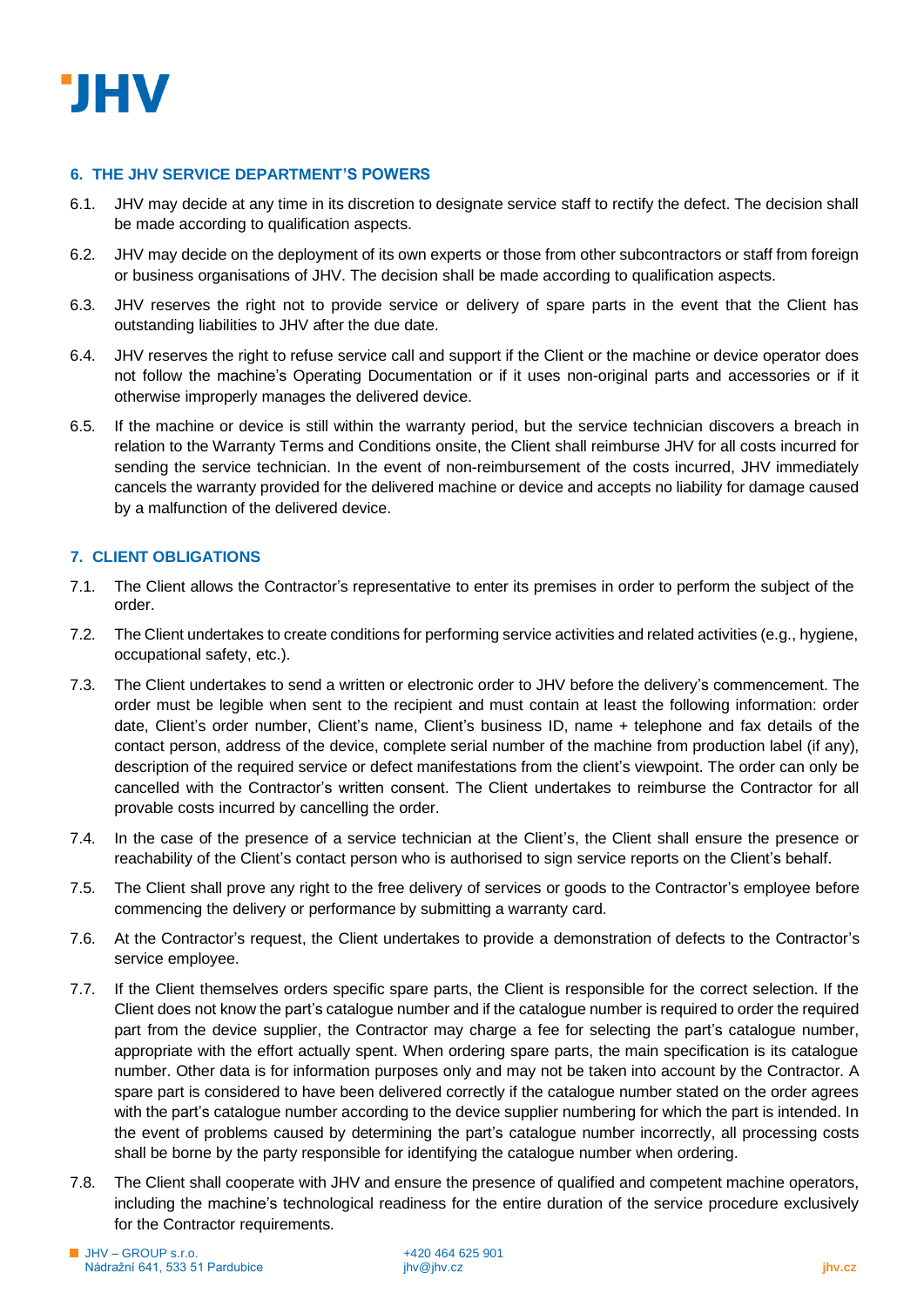

7.9. JHV shall perform the required actions according to the Client's specific order. The Client shall take over these actions and confirm their receipt by signing the Service Report and paying the invoice within the specified period.

# **8. MACHINE WARRANTY PERIOD**

- 8.1. The warranty period of the newly handed over machine or device begins on the day the machine is handed over for operation or trial operation. This date is marked on the original Warranty Card.
- 8.2. The warranty duration for the delivered machines and devices is 6 months, the exact warranty duration is stated in the Warranty Card. JHV also provides a standard warranty period of 6 months for workmanship and 6 months for new spare parts that have been used under the Agreement, unless otherwise specified by the original spare parts manufacturer or contractually agreed.
- 8.3. JHV does not provide a warranty for the Expendable and Replaceable Parts listed in the List of Expendable and Replaceable Parts in the Machine Documentation.
- 8.4. The warranty period and conditions for other Subcontractors' components are governed exclusively by their warranty period and their service terms and conditions. JHV is not responsible for third-party service calls.

#### **9. EXTENDED WARRANTY TERMS ANS CONDITIONS**

- 9.1. The extended warranty is not offered for modified machines and devices, unless these modifications are mandatory due to local legislation concerning, for example, safety-related issues.
- 9.2. The extended warranty or the standard warranty does not apply to the extent that it is probable that the defect in material or workmanship for which the warranty is invoked is the result of the following:
	- The machine or device has not been properly operated or has not been properly maintained as recommended by JHV.
	- The prescribed service and service inspections have not been performed either as prescribed by JHV or within the correct deadlines/intervals of operating times.
	- Service or maintenance has been performed by an organisation other than one that is authorised.
	- Use of parts other than original JHV parts/components.
	- The defect/error has worsened due to the operator not taking immediate and appropriate action after such situations where the defect/error became known or should have become known to the operator or after the warning systems of the machine or equipment being triggered.
	- Operation in applications/work environments without JHV's consent granted for a JHV machine or device.
	- Operation beyond the capacity and/or design of the JHV machine or device.
	- Wear and tear and normal performance degradation, including, but not limited to the overall performance of the machine or device.
	- Chemical corrosion and physical or mechanical erosion.
	- Unauthorised changes or settings to the machine or device.
	- Device operation with incorrect levels, contaminated liquids or filters.
	- Operation at a power setting different from the standard JHV specification.
	- Accelerated component wear due to operation method or application.
- 9.3. Furthermore, the extended warranty or the standard warranty does not apply to devices/parts that have not been assembled/installed by JHV.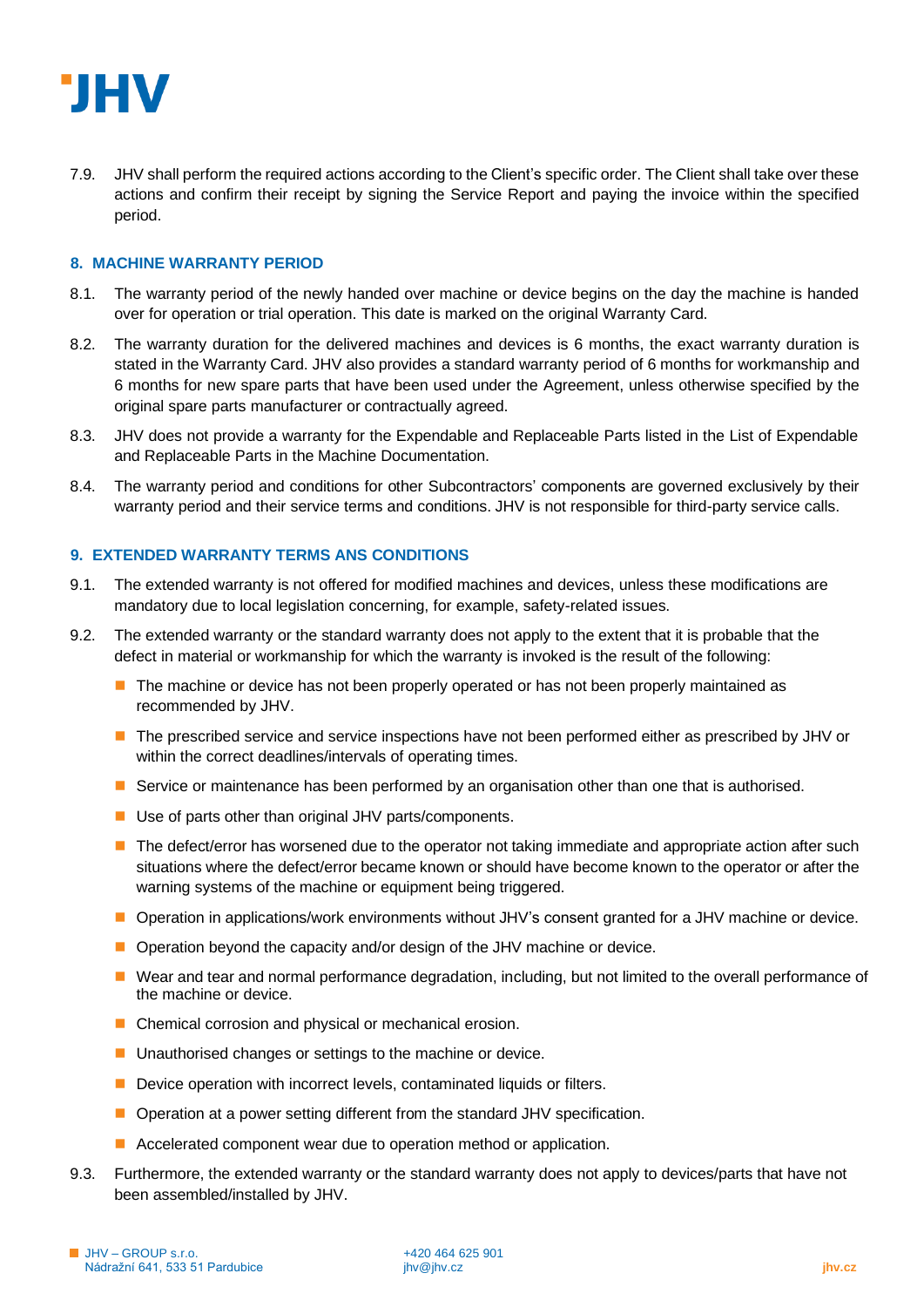

- 9.4. The extended warranty or standard warranty does not apply to consumables and parts and components subject to normal wear and tear, including, but not limited to:
	- Batteries
	- Greases and lubricants and their distribution
	- Ventilators
	- Fittings, fasteners
	- Light bulbs
	- Lights
	- Filters
	- Cover panels (glass, PCB covers)
	- Circuit breakers
	- V-belts and other belts
	- Parts, tools and edges in contact
	- Pins and bushings
	- Hydraulic hoses, hydraulic lines and fasteners
	- Coatings and prints
- 9.5. Any repairs where the JHV machine or device has been exported from a regulated market to an unregulated market and the JHV machine or device has not been converted in accordance with the JHV recommendations and instructions.
- 9.6. Technical maintenance must be conducted in accordance with the current JHV service schedule and the service instructions/operating instructions only with the help of original JHV components.
- 9.7. Extended coverage does not apply to any technical maintenance costs. All repairs in connection with the extended warranty must only be conducted with the help of original JHV components and authorised by JHV.
- 9.8. The extended warranty is not subject to any interruption.
- 9.9. JHV makes no statements or guarantees other than those expressly set forth above and does not accept any implied guarantees of any kind, including, but not limited to, quality, performance, tradability or fitness for a particular purpose. Consequently, except as specifically provided in this extended coverage, JHV does not accept any liability for direct or indirect damage, including consequential damage of any kind, costs or damage that may result from defects in material or workmanship.
- 9.10. These extended coverage terms and conditions supersede any previously issued extended warranty terms and conditions.

# **10.STANDARD WARRANTY CONDITIONS**

- 10.1. The standard JHV warranty applies to new JHV machines and devices.
- 10.2. The standard warranty covers parts/components that become unfit for use during the warranty period due to defects in material or workmanship.
- 10.3. The warranty period is not extended due to any interruption or stopping caused by replacement, testing or repair of the JHV machine or device or any of its subject parts/components. The warranty period for repaired parts/components according to this standard warranty is the remaining warranty period for the delivered JHV machine or device.
- 10.4. During the warranty period, JHV undertakes to repair specified defects in material or workmanship. JHV or its authorised workshop or dealer will, in its sole discretion, determine the corrective action to be taken to rectify the defect.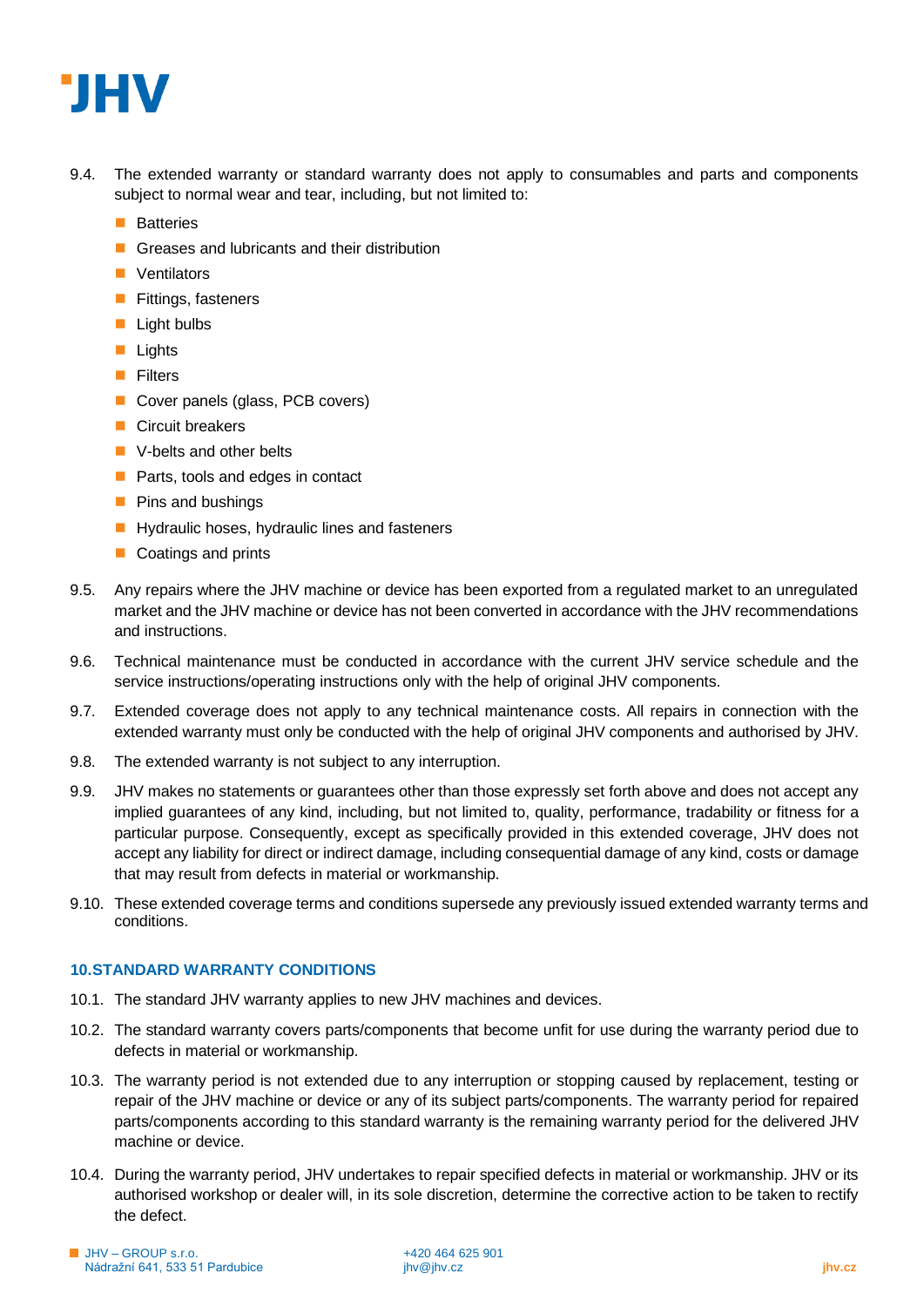

- 10.5. This standard warranty does not cover any of the following costs that may arise in connection with warranty work: travel expenses (e.g., travel costs, travel time, accommodation and meals), transport expenses, overtime, additional shipping and additional packaging costs.
- 10.6. This standard warranty does not apply to the extent that it is probable that the defect in material or workmanship for which the warranty is invoked is the result of the following:
	- The JHV machine or device has been used in a manner other than normal and has not been properly operated or maintained as recommended by JHV.
	- The prescribed service and inspections have not been performed either as prescribed by JHV or within the correct deadlines/intervals of operating times.
	- Use of parts other than original JHV parts/components.
	- The defect/error has worsened due to the operator not taking immediate and appropriate action after such situations where the defect/error became known or should have become known to the operator or after the machine warning system being triggered.
	- The JHV machine or device does not meet the legal conditions and requirements of the market in which the warranty is invoked.
- 10.7. This warranty does not apply to parts (e.g., 6-axis robots, conveyor systems, pneumatic and hydraulic components, electric drives) which are covered by a warranty provided by other manufacturers or their representatives.
- 10.8. Furthermore, this warranty does not cover additional costs incurred due to devices/parts, changes to the original basic specification of the JHV machine or device or other installations that have been assembled/installed by someone other than the Supplier, which makes warranty work more difficult or prevents the warranty.
- 10.9. This standard warranty does not cover any type of routine service or maintenance, routine use of consumables and parts or routine wear and tear.
- 10.10.Fast-wearing material and parts and components subject to normal wear and tear include, but are not limited to, the following:
	- $\blacksquare$  Light bulbs and lights
	- Glass covers and PCB fillings
	- Greases, lubricants and filters
	- **■** Fittings, fasteners
	- Circuit breakers
	- V-belts and other belts, except for defects caused by a defective part covered by this standard warranty
- 10.11. JHV makes no statements or guarantees other than those expressly set forth above and does not accept any kind of implied guarantees, including, but not limited to, quality, performance, tradability or fitness for a particular purpose. Consequently, except as specifically provided in this standard warranty, JHV does not accept any liability for direct or indirect damage, including consequential damage of any kind, costs or damage that may result from defects in material or workmanship.
- 10.12.This standard warranty supersedes all previously issued warranty terms and conditions.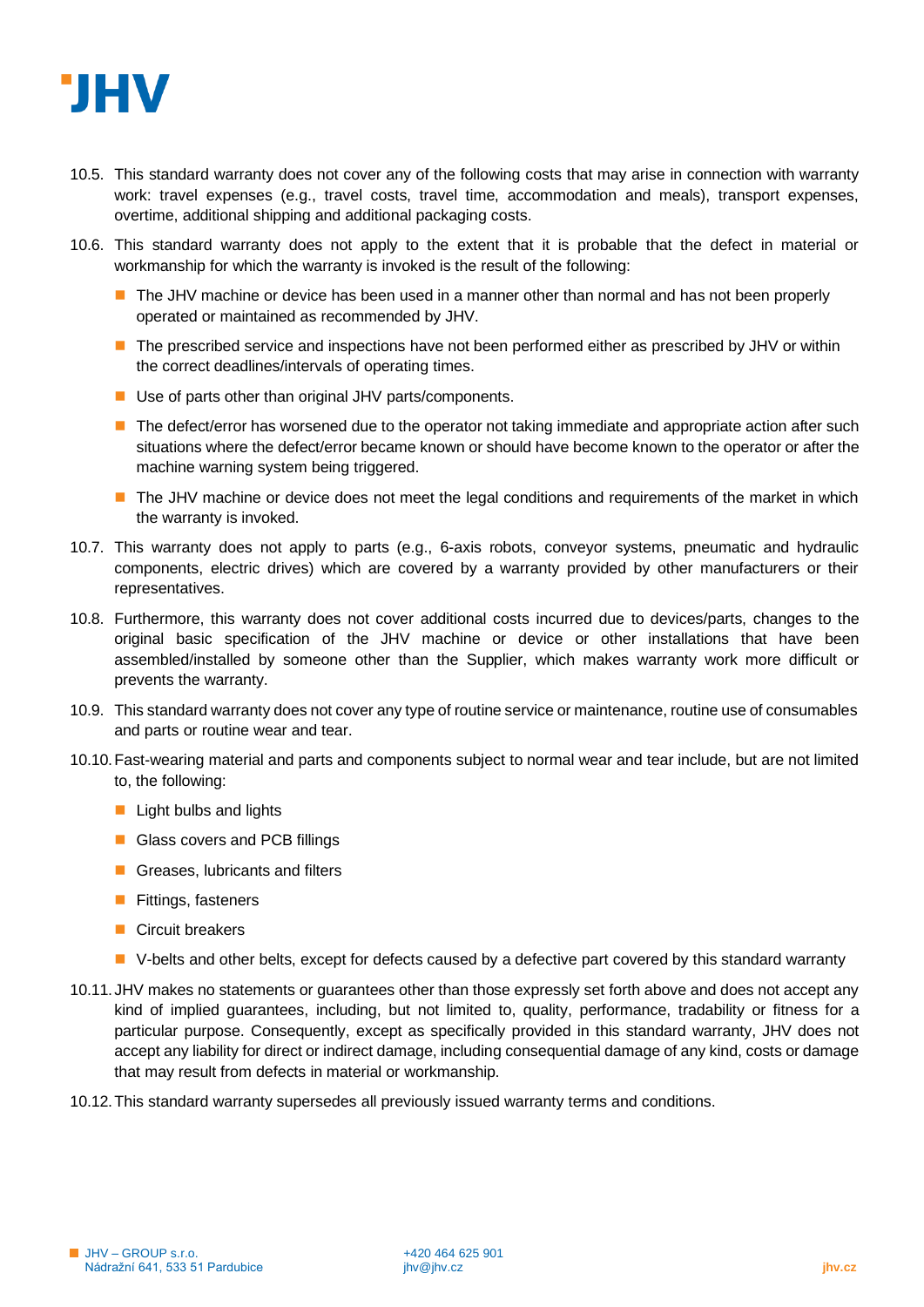

#### **11.RATES AND SANCTIONS**

- 11.1. For machines under warranty, JHV provides repair free of charge in the event of a recognised warranty repair and ensures the ordering and delivery of the necessary spare parts, except the Expendable spare parts listed in the Machine Documentation.
- 11.2. If staff are called in to eliminate the defect in accordance with point 6.2, the third-party's service conditions and rates shall apply to the end customer.
- 11.3. The Client shall pay all costs incurred for sending a service technician in case of a breach of the conditions under paragraph 9 or 10.
- 11.4. If the Client confirms the Service Report and is in arrears with the paying the invoice according to paragraph 12.1, it shall pay JHV for each day of delay in paying the issued invoice after its due date a contractual penalty of 2% of the amount due for each day of delay. The date of payment means the date when the payment is credited to the payee's account.
- 11.5. After-warranty repairs or service calls or unrecognised service repairs or calls will always be charged according to the valid service price list in the given year. Prices of spare parts shall always be addressed individually.
- 11.6. The price of services that are provided by the Contractor to the Client is determined according to the Contractor's valid pricelist. The services pricelist is always valid for a calendar year (see Annexe 2 to the Service Agreement). The validity of the old pricelist expires when the new pricelist enters into force.

#### **12.PAYMENT TERMS, INVOICING**

- 12.1. The invoice due date is set at 14 days from the date of its issue. Non-standard due dates of invoices stated in the Client's orders must always be approved in advance and confirmed in writing by the Contractor. In other cases, the standard maturity of invoices applies.
- 12.2. To perform the work, JHV may request from the Client a deposit of 50% of the total estimated price of the Agreement. After the work's completion within the Agreement, JHV informs the Client about the completion of the Agreement and JHV issues a final settlement invoice.
- 12.3. The owner of the delivery subject is JHV until the moment of full payment, including VAT, or exchange rate differences and/or contractual penalties. For the period when the Client physically disposes of the delivery and the reservation of title lasts, the Client is liable for damage caused by its loss, destruction by a natural event or other damage.
- 12.4. The Contracting Parties acknowledge that any data arising from the business relationship, including offers, are the subject of trade secrets and the disclosure of such data to third-parties without the counterparty's consent is not permitted.
- 12.5. Any rules or changes agreed within the bilateral agreements between the Contractor and the Client shall take precedence over the provisions of these General Terms and Conditions. The validity of the old General Terms and Conditions expire with the issuance of new Terms and Conditions. The current General Service Terms and Conditions are also available on [www.jhv.cz.](about:blank)

### **13.DELIVERY TERMS**

- 13.1. The device shall be handed over to the Client together with the Service Procedure Report and related certificates.
- 13.2. In the case of repairs at the Contractor's site, the repaired device will be ready for personal collection at the JHV Service Centre or JHV will return the device to the Client's delivery address in accordance with its instructions.